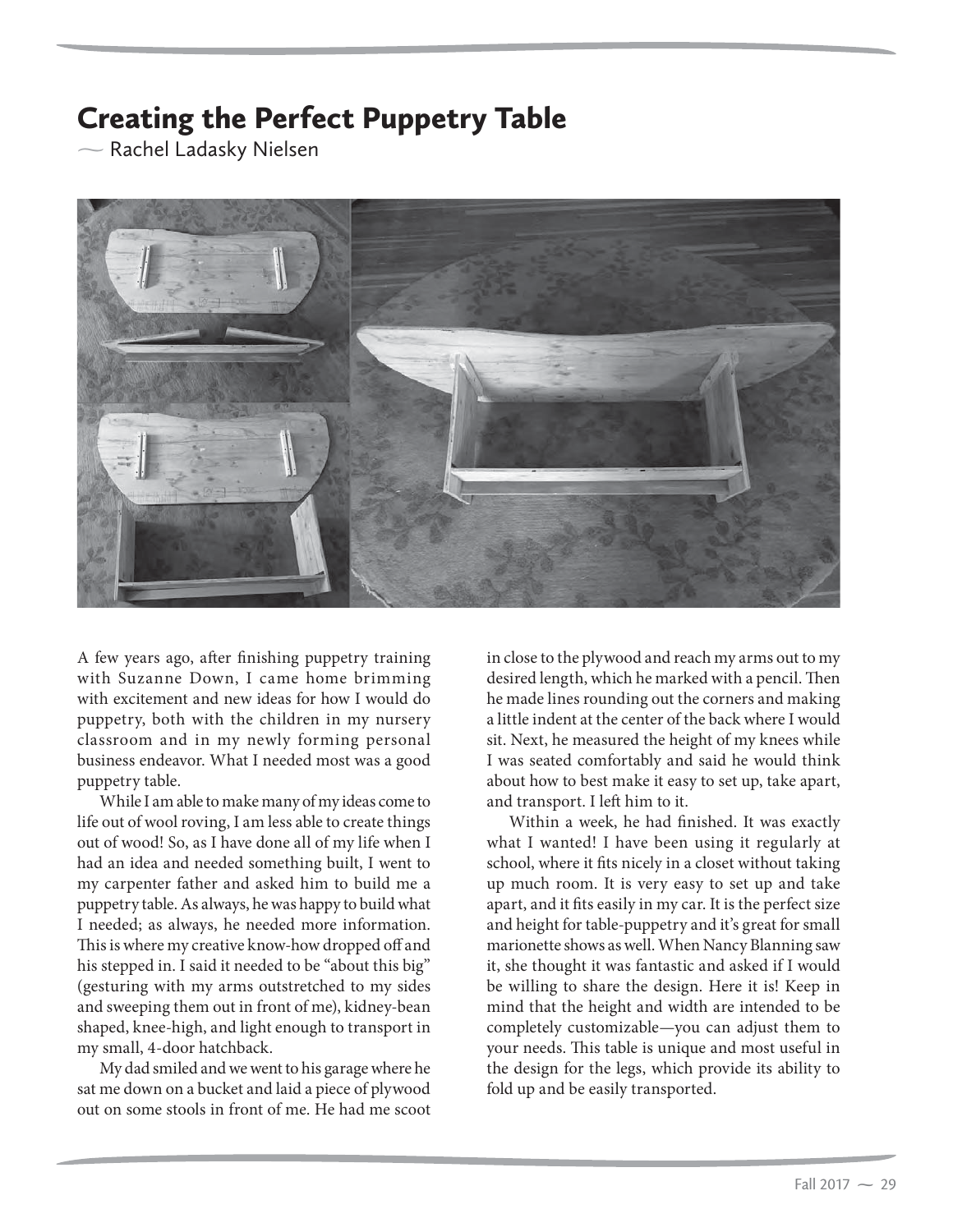## **Materials:**

- One 4' x 8' sheet of 3/4" plywood
- One 8' length of 1" x2" pine stock (or something similar)
- Two 12" piano hinges (or one longer hinge cut to size)
- Two 4" bolts with washers and wing nuts
- Wood screws, tools, etc.
- **1) Cut the plywood in half** lengthwise, to make two 2' x 8' pieces.
- **2) Make the tabletop.** First, determine the width of your table. Have a helper measure your armspan, fingertips to fingertips with your arms stretched fully open. Cut one of the 2' x 8' pieces of plywood to that length, then round off the corners, and make a small indent in the center where you will sit (see Fig. 1).



- **3) Make the legs.** First, determine the height of the table. Sit on a stool you would use while doing a puppet show and have a helper measure the distance from the floor to the top of your knees. Add 1 inch to the result. Mark and cut two pieces of this height and 1 foot in width from the plywood remaining after cutting the tabletop.
- **4) Connect the legs to give the table stability.** Cut a piece of plywood 3' x 1'; this will serve as a brace between the legs. From the bottom of each leg, measure 2 inches and mark it. Using these marks as a guide, attach the legs to either end of the brace using the piano hinges (see Fig. 2). The brace should be attached to the legs 2 inches from the bottom.
- **5) An additional stabilizer for the brace.** Cut a 3' length of the 1"x2" pine stock and attach it to the middle of the bottom of the leg brace, as shown in Fig 3 (the piece of pine stock is marked in red).
- **6) Make the mounting cleats for the legs.** Place the tabletop face down on the floor or workbench and position the leg assembly against the bottom side of the table. Mark the placement of each leg. Cut four 12" lengths of the 1" x 2" pine stock; you will position the cleats as shown in Fig 4. Attach with screws.